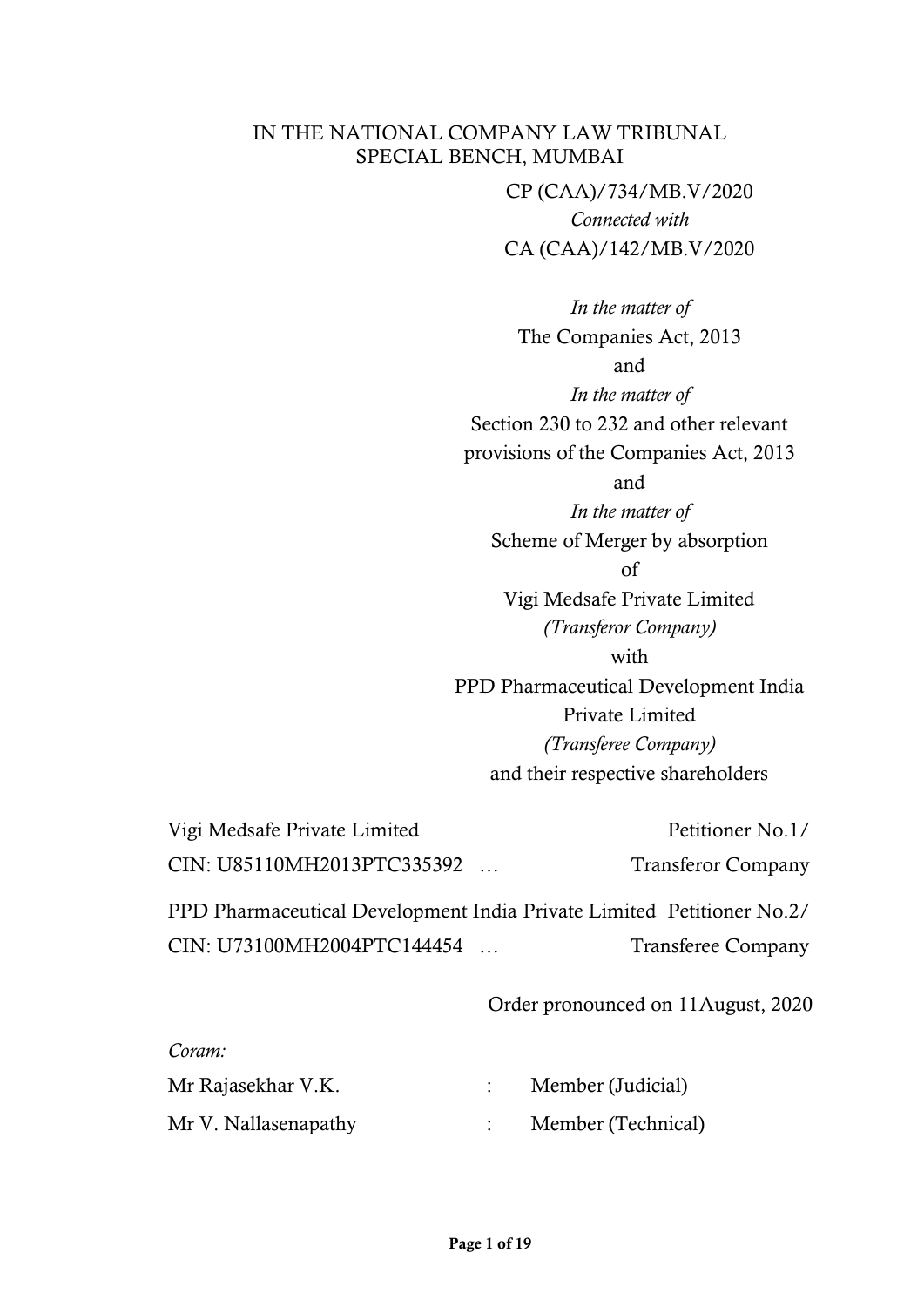CP(CAA)/734/MB.V/2020 Connected withCA(CAA)/142/MB.V/2020 \_\_\_\_\_\_\_\_\_\_\_\_\_\_\_\_\_\_\_\_\_\_\_\_\_\_\_\_\_\_\_\_\_\_\_\_\_\_\_\_\_\_\_\_\_\_\_\_\_\_\_\_\_\_\_\_\_\_\_\_\_\_\_\_\_\_\_\_\_\_\_\_\_\_\_\_\_\_\_\_\_\_\_

| Appearances (via video conferencing): |                   |                                                                                                                                                                                                           |
|---------------------------------------|-------------------|-----------------------------------------------------------------------------------------------------------------------------------------------------------------------------------------------------------|
| For the Petitioners                   | $\ddot{\cdot}$    | Mr. Hemant Sethi, i/b Hemant<br>Sethi & Co., Advocates a/w Ms<br>Bikkina Manju, Statutory<br>Auditor of the Transferor<br>Company and Ms Vandana<br>Ahuja, Process Advisors to the<br>Petitioner Company. |
| For the Regional Director (WR)        | $\sim 1000$ $\mu$ | Rupa Sutar,<br>$\overline{\text{Ms}}$<br>Deputy<br>Director.                                                                                                                                              |
| For the Official Liquidator (OL)      | $\sim 10^{-10}$   | Mr VP Katkar, OL in person<br>a/w CA Ashok<br>Solanki,<br>Chartered Accountant appointed<br>to assist the OL.                                                                                             |

# ORDER

*Per: Rajasekhar V.K., Member (Judicial)*

- 1. Heard Learned Counsel for the Petitioner Companies. No objector has come before this Tribunal to oppose the Scheme and nor has any party controverted any averments made in the Petitions to the said Scheme.
- 2. The sanction of the Tribunal is sought under sections 230 to 232 and other applicable provisions of the Companies Act, 2013 to the said Scheme of Amalgamation of Vigi Medsafe Private Limited *(Transferor Company)* with PPD Pharmaceutical Development India Private Limited *(Transferee Company)* and their respective shareholders.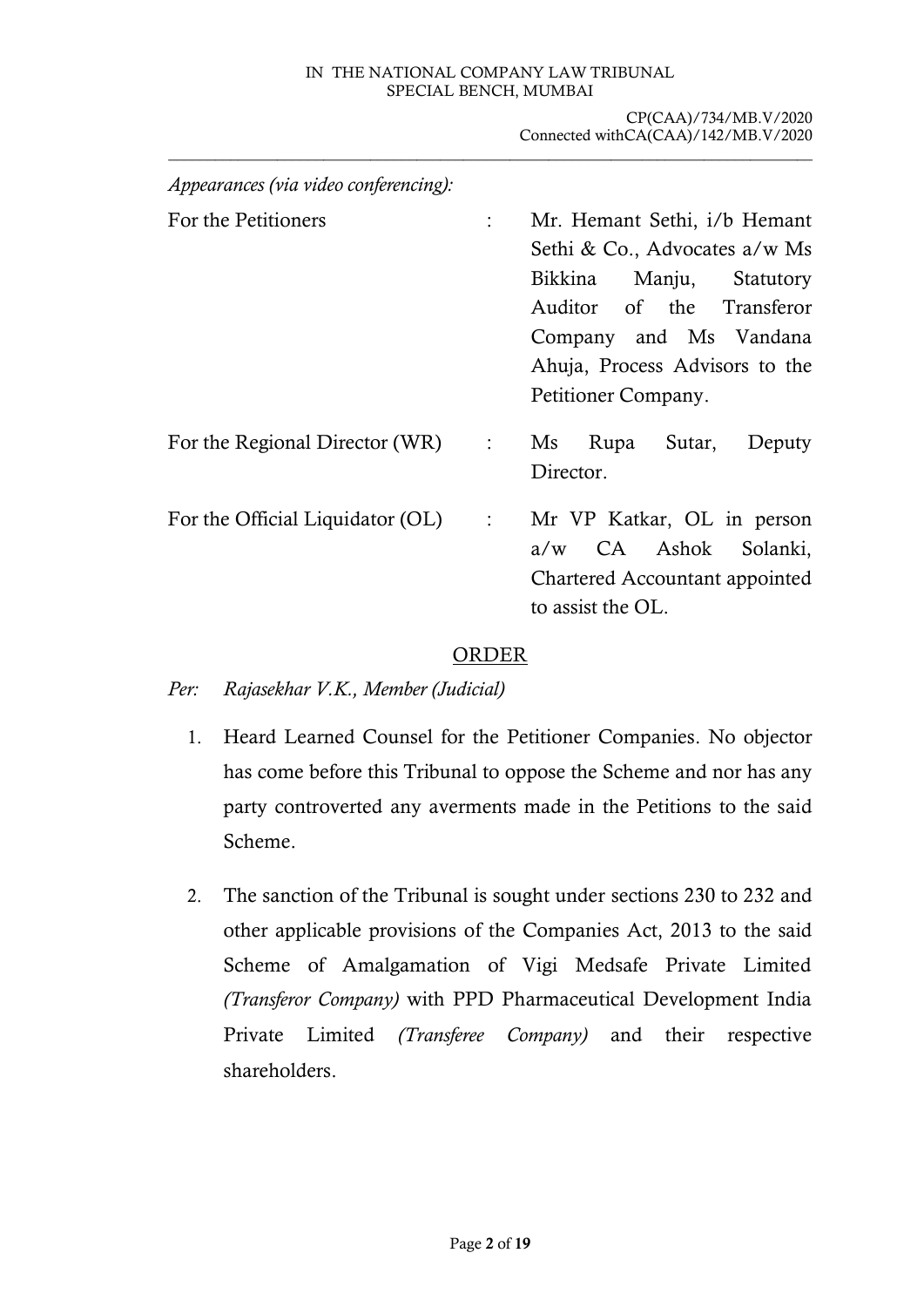- 3. Learned Counsel for the Petitioners states that the First Petitioner Company is engaged in the business of providing consultancy and expert advisory services in setting up and running of pharmaceutical companies and their allied services in India and abroad. The Second Petitioner Company is engaged in business of providing drug development services including clinical trials monitoring services and to undertake research and development in drugs and pharmaceutical products.
- 4. Learned Counsel for the Petitioners submits that the proposed Scheme Amalgamation would *inter alia* have the following benefits:
	- a. Simplification of group structure by eliminating layers structure of companies in the similar business;
	- b. It will prevent duplication of expenses and overlapping of administrative responsibilities with respect to records, legal and regulatory compliances generally involved with running two separate legal entities;
	- c. Deriving synergies in the operation, administration, supply chain management, resource planning, productivity and optimal utilisation of existing resources;
	- d. Greater efficiency in cash management and access to cash flow generated by the combined business which can be deployed more efficiently to maximise shareholder value;
	- e. Enables management to fully leverage assets, capabilities, experience, expertise and infrastructure of both the companies; and
	- f. Amalgamation would result in the cost savings for both the companies, thereby resulting in increased shareholder value.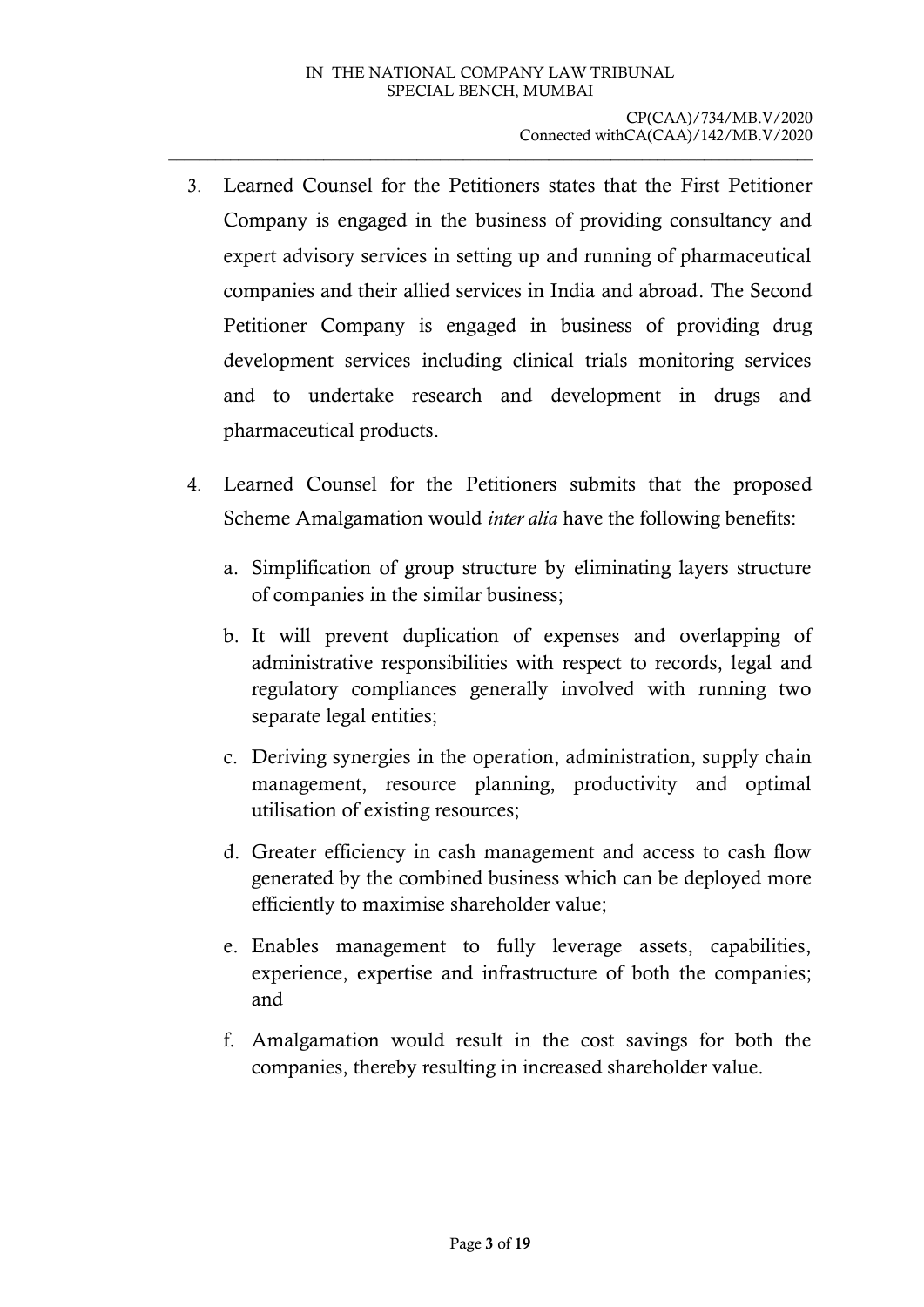- 5. The Petitioner Companies have approved the said Scheme by passing the Board Resolutions dated December 18, 2019, which are annexed to the Joint Company Petition.
- 6. Learned Counsel appearing on behalf of the Petitioner Companies states that the Joint Company Petition have been filed in consonance with the Order dated 17.01.2020 passed in their Joint Company Application bearing CA(CAA)/142/MB.V/2020of this Tribunal.
- 7. Learned Counsel for the Petitioner Companies further states that the Petitioner Companies have complied with all requirements as per directions of this Bench and they have filed necessary affidavits of compliance in this regard.
- 8. The Regional Director has filed its Report on May28,2020,*inter alia*stating therein that save and except as stated in paragraph IV of the said Report, it appears that the Scheme is not prejudicial to the interest of shareholders and public. Paragraph IV, of the said Report read as follows:
	- *a. In compliance of AS-14 (IND AS-I03), the Petitioner Companies shall pass such accounting entries which are necessary in connection with the scheme to comply with other applicable Accounting Standards such as AS-5(IND AS-8) etc.*
	- *b. As per the Definition of the Scheme,*

*"Appointed Date" means 1stApril, 2019 or such other date as may be fixed or approved by the National Company Law Tribunal or such other competent authority* 

*"Effective Date" means the last of the dates on all conditions, matters and filings referred to in Clause 17 hereof have been fulfilled or waived and necessary orders, approvals and consents referred to therein have been*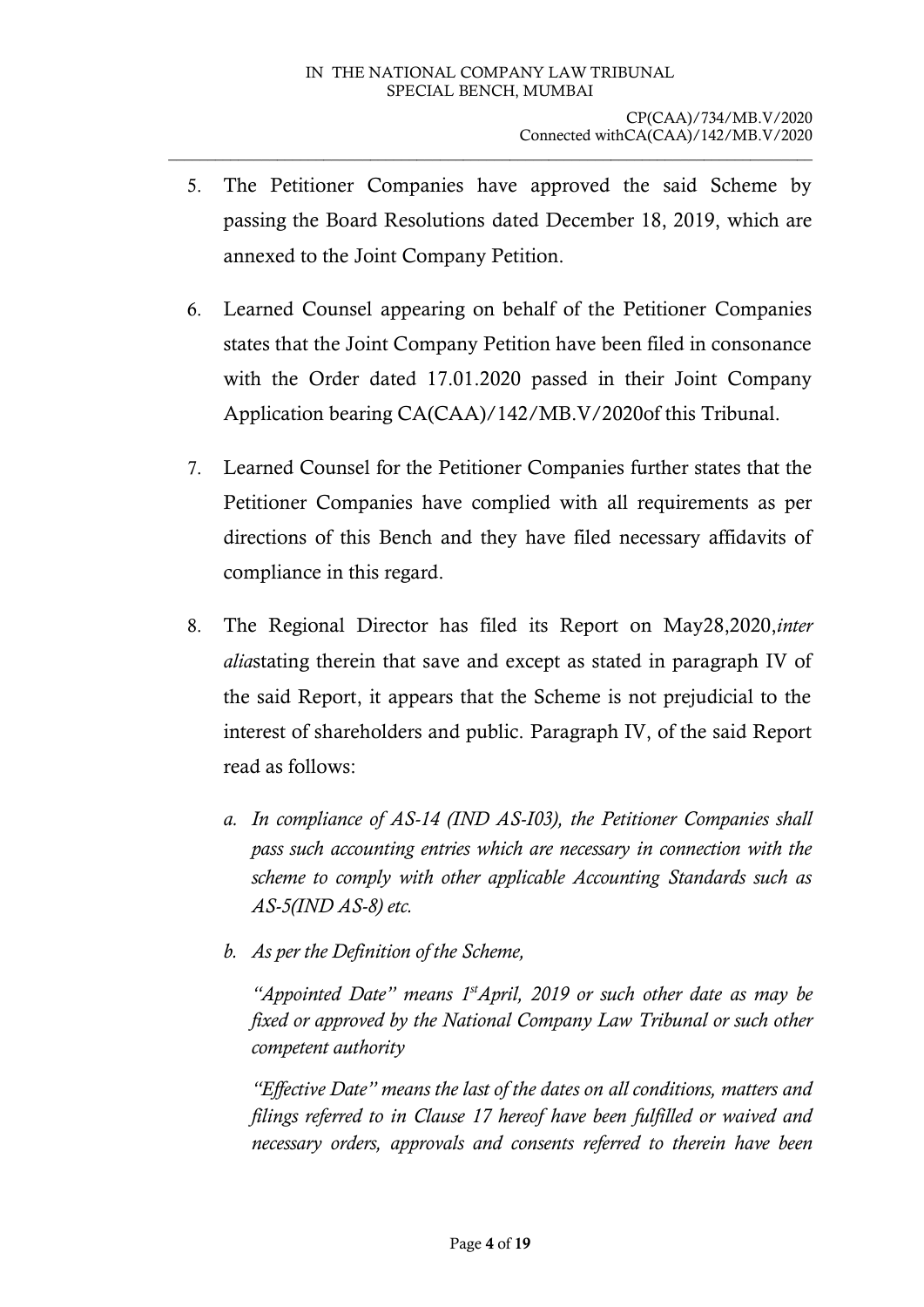*obtained. All references in this Scheme to the date of "coming into effect of this Scheme" or "upon the Scheme becoming effective" shall mean Effective Date.*

*In this regard, it is submitted that Section 232(6) of the Companies Act, 2013 states that the scheme under this section shall clearly indicate an appointed date from which it shall be effective and the scheme shall be deemed to be effective from such date and not at a date subsequent to the appointed date. However, this aspect may be decided by the Hon'ble Tribunal taking into account its inherent powers.*

*Further, the Petitioners may be asked to comply with the requirements as clarified vide circular No.7/12/2019/CL-I dated 21.08.2019 issued by the Ministry of Corporate Affairs.*

- *c. Petitioner Company have to undertake to comply with section 232(3)(i) of Companies Act, 2013, where the transferor company is dissolved, the fee, if any, paid by the transferor company on its authorised capital shall be set-off against any fees payable by the transferee company on its authorised capital subsequent to the amalgamation and therefore, petitioners to affirm that they comply the provisions of the section.*
- *d. The Hon'ble Tribunal may kindly seek the undertaking that this Scheme is approved by the requisite majority of members and creditors as per Section 230(6) of the Act in meetings duly held in terms of Section 230(1) read with subsection (3) to (5) of Section 230 of the Act and the Minutes thereof are duly placed before the Tribunal.*
- *e. Since, the Transferee Company is a Subsidiary of a UK based Foreign Company, the FEMA regulations/ RBI guidelines if any applicable is to be complied with by the Petitioner Companies.*
- *f. The petitioners under provisions of section 230(5) of the Companies Act, 2013 have to serve notices to concerned authorities which are likely to be affected by Amalgamation. Further, the approval of the scheme by this Hon'ble Tribunal may not deter such authorities to deal with any of the issues arising after giving effect to the scheme. The decision of such authorities is binding on the Petitioner Company(s)*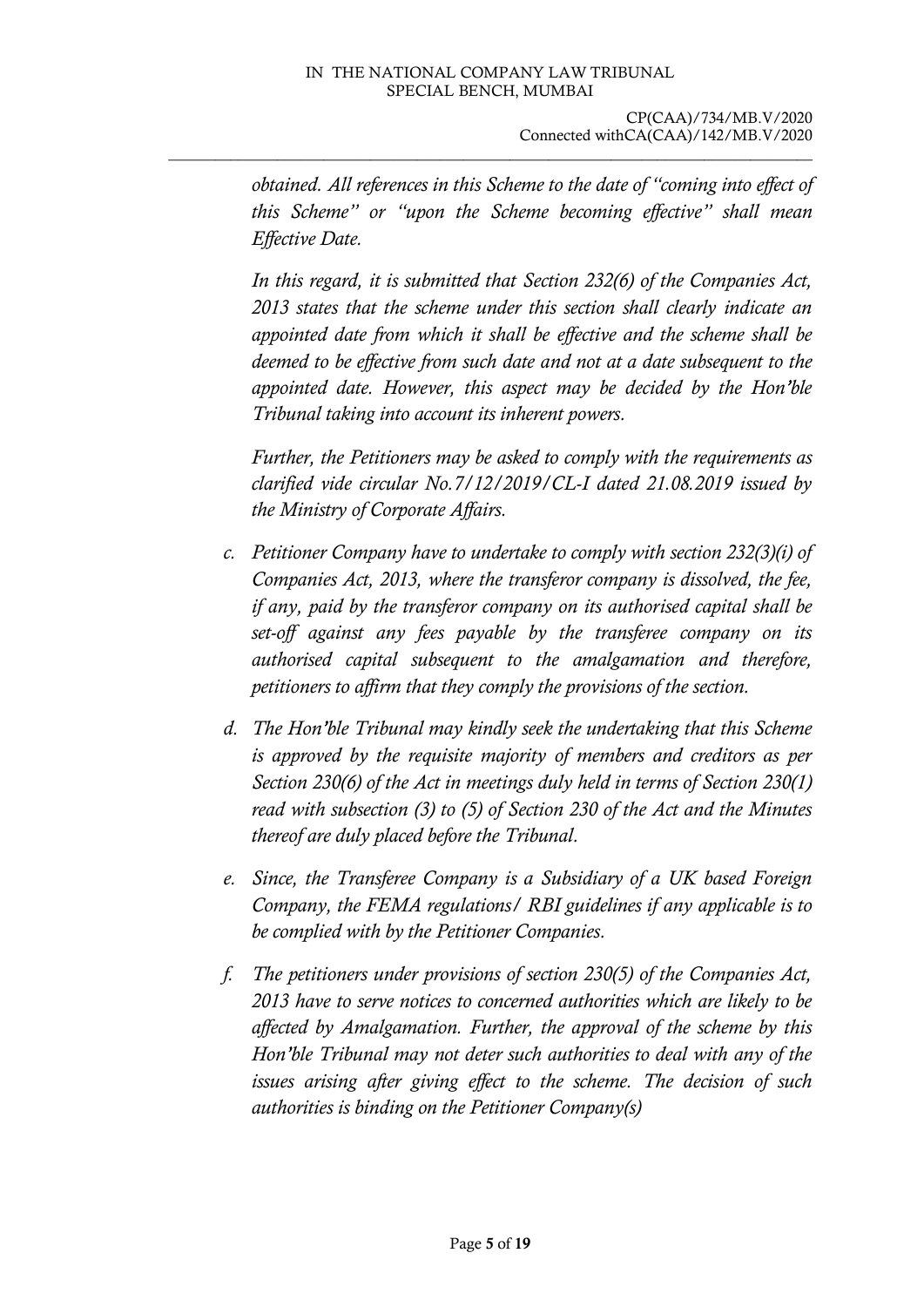- 9. In response to the observations made by the Regional Director, (Western Region), Ministry of Corporate Affairs, Mumbai, the Petitioner Companies state as under:
	- *a. So far as the observation in paragraph IV (a) of the Report of the Regional Director is concerned, the Petitioner Companies submit that the Petitioner Companies shall pass such accounting entries which are necessary in connection with the Scheme to comply with applicable Accounting Standards.*
	- *b. So far as the observation in paragraph IV (b) of the Report of the Regional Director is concerned, the Petitioner Companies through their Counsel hereby confirm that the appointed date mentioned in the Scheme is 1st April, 2019. In this regard, the Petitioner Companies confirm and undertake that upon the Hon'ble National Company Law Tribunal, Mumbai Bench approving the Scheme, the Scheme shall take effect from the Appointed Date i.e. 1stApril, 2019 in terms of provisions of Section 232(6) of the Companies Act, 2013. Further, the Petitioner Companies through their counsel undertake to comply with the provisions and requirements clarified by circular No.7/12/2019/CL-I dated 21.08.2019 issued by the Ministry of Corporate Affairs, if required.*
	- *c. In so far as observations made in paragraph IV (c) of the Report of Regional Director is concerned, the Petitioner Companies through their Counsel undertake to comply with provisions of section 232(3)(i) of the Companies Act, 2013 as regards combination of Authorised Share Capital.*
	- *d. In so far as observations made in paragraph IV (d) of the Report of Regional Director is concerned, the Petitioner Companies state the meeting of the shareholders and creditors of the Petitioner Companies were dispensed with in view of the affidavits of consent obtained from all the Equity shareholders of First Petitioner Company and in view of the fact that the merger is between wholly owned subsidiary with the holding company the meetings of the equity shareholders and creditors of the Second Applicant Company is hereby dispensed with vide order dated*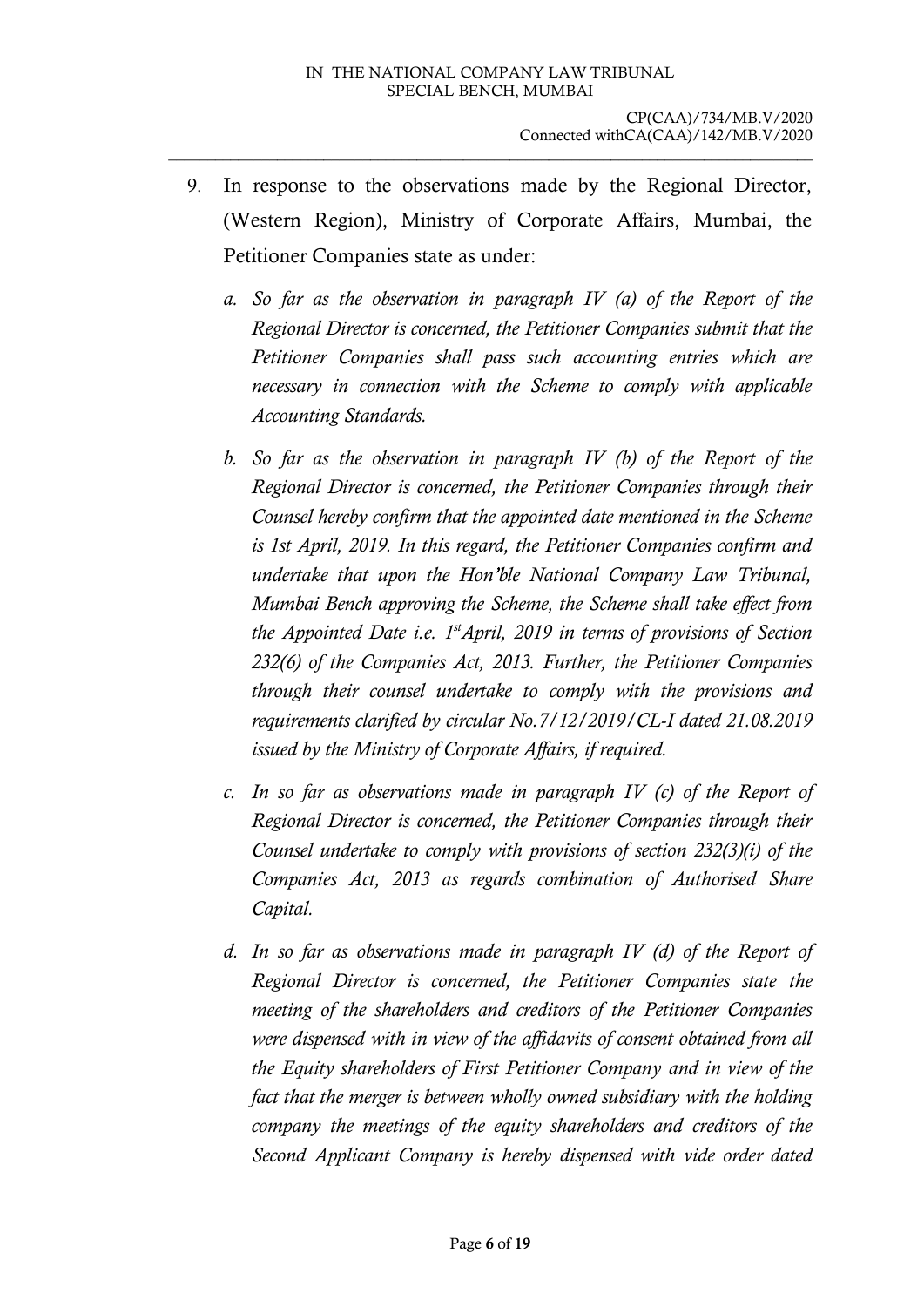*17th January, 2020 passed by this Tribunal in CA(CAA)/142/MB.V/2020.*

- *e. In so far as observations made in paragraph IV (e) of the Report of Regional Director is concerned, the Petitioner Companies through their Counsel hereby undertake to comply with the applicable FEMA regulations/RBI Guidelines (if any).*
- *f. In so far as observations made in paragraph IV (f) of the Report of Regional Director is concerned, the Petitioner Companies have served/undertake to serve notices upon the concerned authorities which are likely to be affected by Amalgamation. Further, the approval of the Scheme by the Hon'ble Tribunal will not deter such authorities to deal with any of the issues arising by giving effect to the scheme. The decision of such authorities will be binding on the Petitioner Companies and all issues arising out of the Scheme will be met and answered in accordance with law.*
- 10. The observations made by the Regional Director have been explained by the Petitioner Companies in paragraph 10 above. The clarifications given by the Petitioner Companies are accepted by this Bench. Moreover, the Petitioner Companies undertake to comply with all the statutory requirements if any, as required under the Companies Act, 2013 and the Rules made there under whichever is applicable. The said undertaking is accepted.
- 11. The Official Liquidator, High Court, Bombay, has filed his report dated 23 June, 2020, *inter alia*stating therein that save and except as stated in paragraph 12.8 of the report dated 11 June, 2020 and as stated in supplementary report dated 22 June, 2020 of the Chartered Accountant, the affairs of the Transferor Company have been conducted in a proper manner, not prejudicial to the interest of the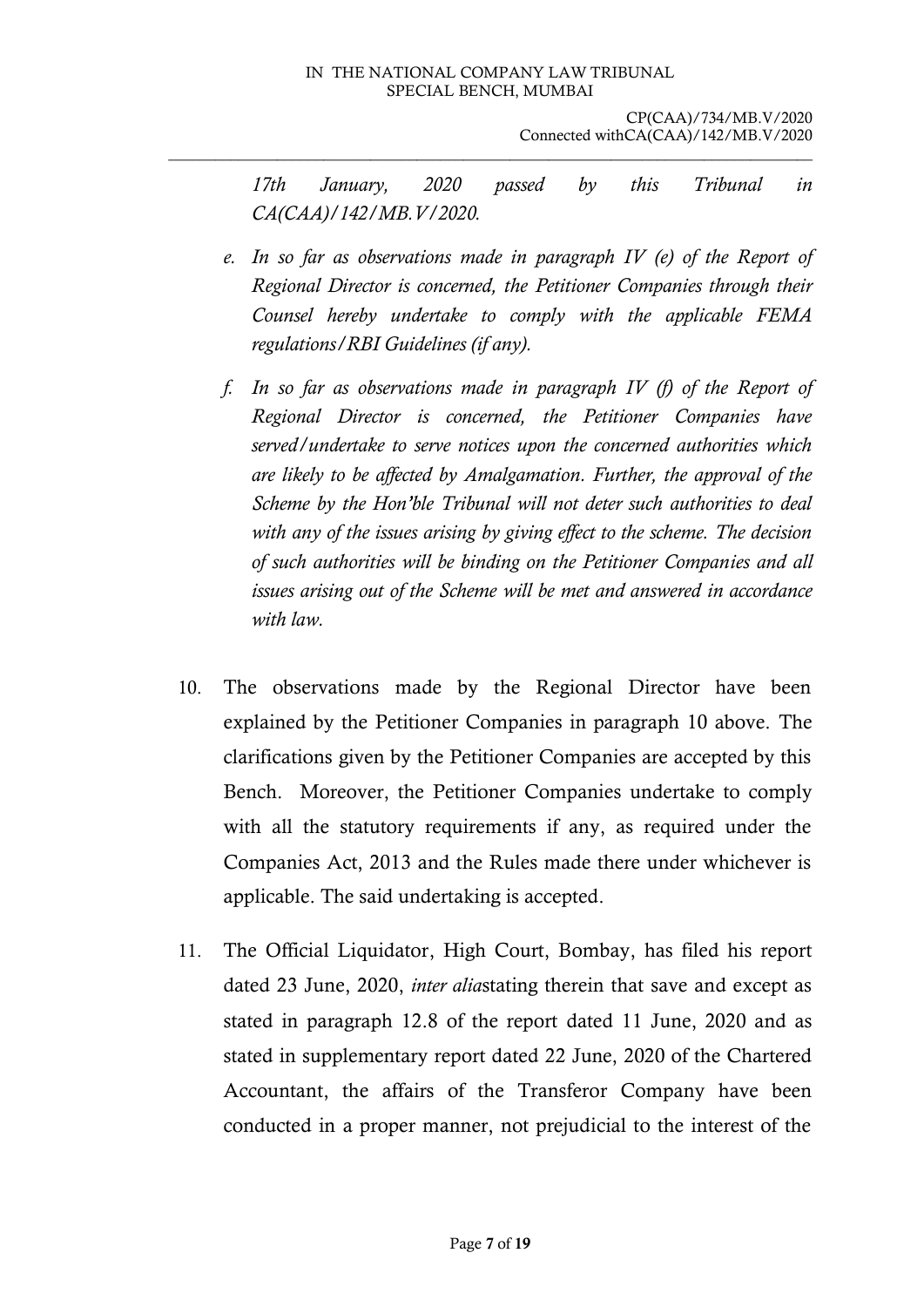shareholders of the Transferor Company and the Transferor Company may be ordered to be dissolved without winding up by the Tribunal.

- 12. In paragraph 12.8 of the said report, it is stated that:
	- *i. During the year ending 31.3.2019, TDS reimbursable to the company of ₹98,23,500 is debited to Profit & Loss Account and provided as amount payable to the erstwhile promoter director of the company. The same was disclosed in Audited Annual Accounts for year ended 31.3.2019. As per the Scheme of Amalgamation, Clause No.4.3 and Clause No.19, all Income tax refund receivable, Tax Deducted at Source shall be transferred to, or to be deemed to be transferred to the Transferee Company. This TDS debited to the Profit and Loss a/c and credited to the erstwhile directors of the company is against the Scheme of Amalgamation. As the same is not a business expenses and as it is not allowable to the company and hence the same was disallowed by the Company in the Computation of Total Income for AY2019-20. According to us the erstwhile directors have derived undue benefit from such a transaction.*
	- *ii. The Company has incurred various expenses of ₹2,72,72,500 being expenses in relation to Share Transfer stated in Clause 12.5 above. It should have been incurred by the erstwhile directors of the company for*  valuation of their shares, transfer of shares, in identifying intending *purchaser of shares. So according to us, the erstwhile directors of the company have derived undue benefit from such transaction directly or indirectly which is expensed out in the profit &loss a/c for the year ended 31.03.2019 and the same is disallowed while doing computation of the total income and Income tax return filed by the company. As it clearly indicates it is not a business expense and the erstwhile directors of the company derived undue benefits from such transactions which is incurred by the company.*
- 13. Further in the supplementary report dated 22 June, 2020, it is stated that: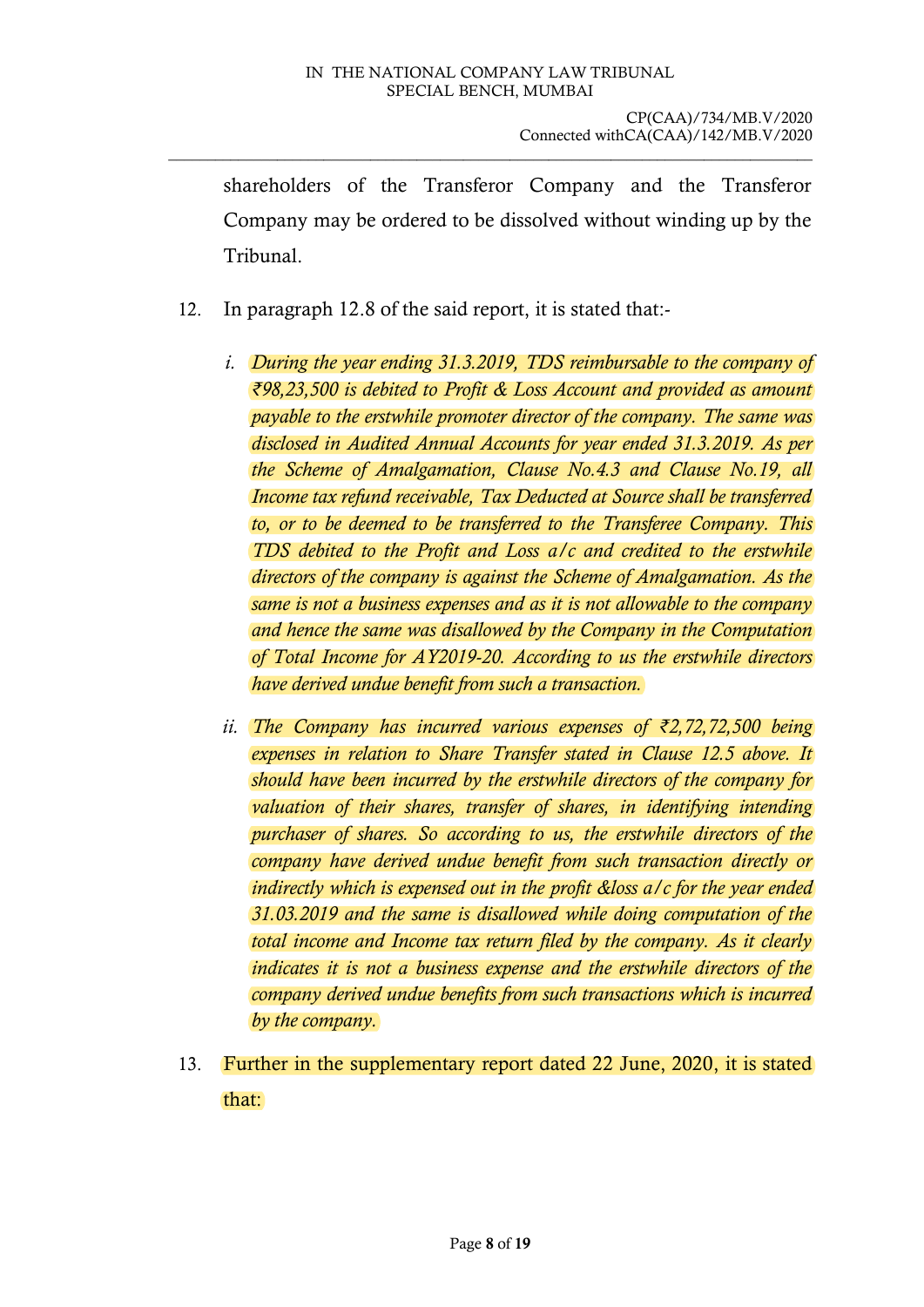\_\_\_\_\_\_\_\_\_\_\_\_\_\_\_\_\_\_\_\_\_\_\_\_\_\_\_\_\_\_\_\_\_\_\_\_\_\_\_\_\_\_\_\_\_\_\_\_\_\_\_\_\_\_\_\_\_\_\_\_\_\_\_\_\_\_\_\_\_\_\_\_\_\_\_\_\_\_\_\_\_\_\_

*"The Directors of Vigi Medsafe Private Limited has paid the following professional fees for the valuation of the shares of the company, identifying intending buyer for transfer of existing shares of the company and other legal compliance for transfer of shares of the company. The details of such expenses are as given below:*

| Name of the Party                                               | Amount $(\bar{\zeta})$ | Nature of Expenses                                                                                                                                                                                                                                                                                                                                                                                                    |
|-----------------------------------------------------------------|------------------------|-----------------------------------------------------------------------------------------------------------------------------------------------------------------------------------------------------------------------------------------------------------------------------------------------------------------------------------------------------------------------------------------------------------------------|
| <b>Biostec Consulting</b><br>Services                           | 1,18,00,000            | Charges towards providing<br>professional and<br>business<br>consulting services.                                                                                                                                                                                                                                                                                                                                     |
| R & Associates                                                  | 1,47,500               | Towards secretarial<br>and<br>FEMA compliances as per<br>share purchase agreement<br>for transfer of shares from<br>Resident seller to<br>Non-<br>resident buyer.                                                                                                                                                                                                                                                     |
| Sharp & Tannan<br><b>Associates Advisors</b><br>Private Limited | 1,32,75,000            | Professional<br>services<br>in<br>identifying<br>investors<br>in<br>preparation of summary<br>financials of the Company<br>with<br>presentation<br>to<br>potential investors including<br>preparing Teaser and other<br>info material, in negotiations<br>and finalising deal structure<br>inconcluding<br>documentation including<br>share transfer agreement and<br>other documents with the<br>finalised investor. |
| Sumedha Venture<br><b>Advisors Private</b><br>Limited           | 17,70,000              | Payment for<br>Advisory<br>Services for transfer<br><sub>of</sub><br>shares.                                                                                                                                                                                                                                                                                                                                          |
| Tempus Law<br>Associates                                        | 2,80,000               | ProfessionalFees<br>forsharepurchase<br>transaction.                                                                                                                                                                                                                                                                                                                                                                  |
| Total                                                           | 2,72,72,500            |                                                                                                                                                                                                                                                                                                                                                                                                                       |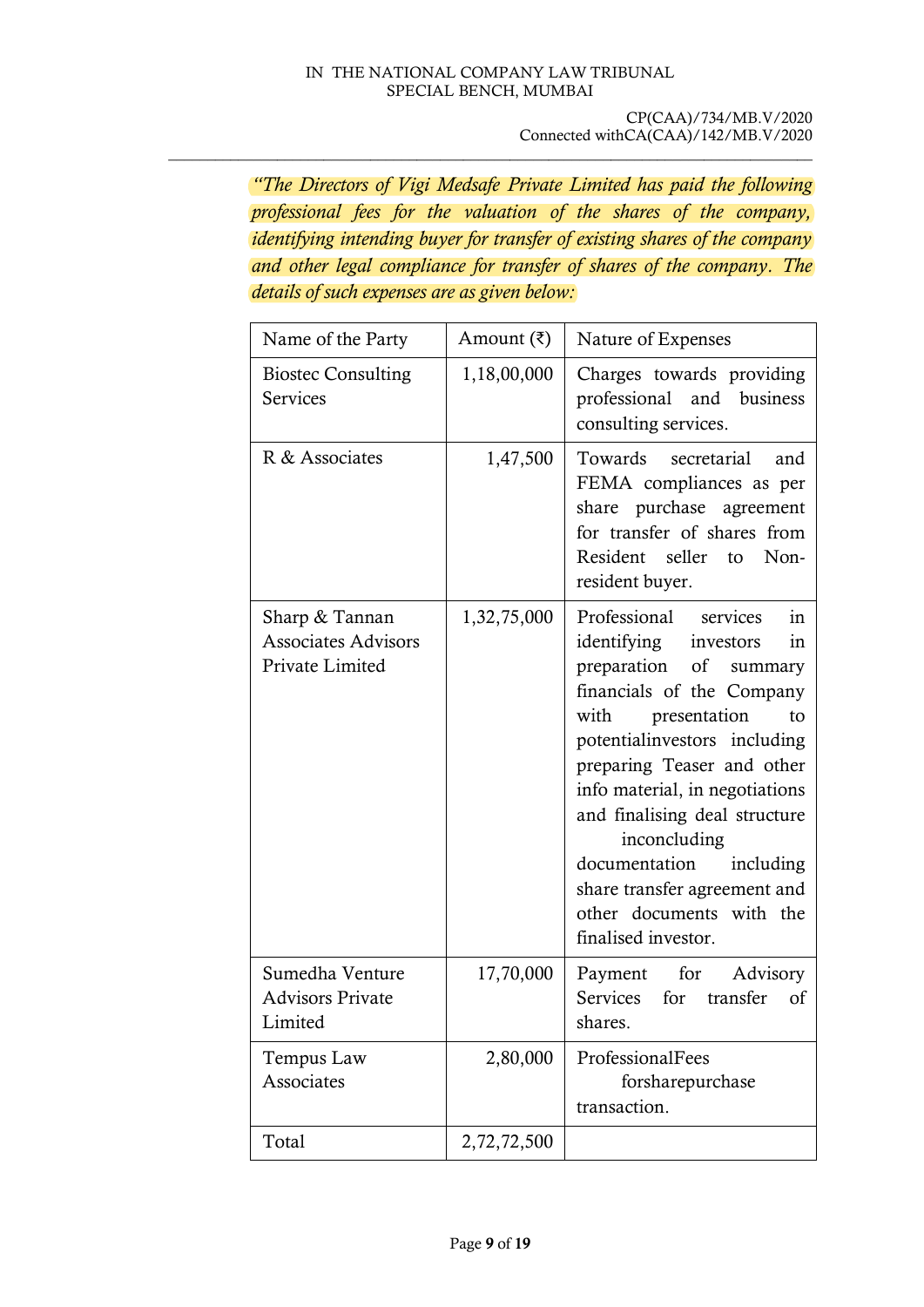*The company has debited these expenses to Profit and Loss Account which was incurred towards valuation of Company shares, identifying intending buyer of existing shares of the Company by transfer of shares, change in ownership of the Company for and on behalf of seller of shares. All these expenses were required to be paid by the seller of shares of the Company i.e. erstwhile Directors of the Company in their individual capacity. These expenses are personal expenses and non-business expenses debited to Profit and Loss Account and disallowed under Income Tax Act, 1961.*

*The said Company also debited TDS payable to VIGI Medsafe Private Limited of ₹98,23,500. During the year ending 31.3.2019, TDS reimbursable to the company of ₹98,23,500 is debited to Profit & Loss Ale and provided as amount payable to the erstwhile promoter director of the company by way of book entry. The same is disallowed by the Company in the Computation of Total Income and Income tax Return filed by the Company for AY 2019-20 clearly indicates that these expenses are not Business expenses of the Company.*

*By debiting such expenses, the losses of the company were increased to the tune of ₹3,70,96,000/- (Share Transfer expenses ₹2,72,72,500/- and TDS Refundable to Company ₹98,23,500/-). It is the duty of the Company Auditors U/s 143(1)(e) of the Companies Act, 2013 to qualify the Audit Report if such personal expenses are debited to Profit and Loss Account which is in non-compliance with the provisions of the Companies Act, 2013.*

*As per the Scheme of Amalgamation, Clause No.4.3 and Clause No.19, all Income tax refund receivable, Tax Deducted at Source shall be transferred to, or tobe deemed to be transferred to the transferee Company. This TDS debited to the Profit and Loss ale and credited to the erstwhile directors of the company is against the Scheme of Amalgamation. It is stated in the reply to our report that TDS refundable to the Company of ₹98,23,500/- is provided as payable to erstwhile Directors of the Company was as per Clause 2.2 of Schedule 3 of Share purchase Agreement. The Share purchase Agreement is between buyer and seller of shares for consideration to be settled by them for sale of shares interse. The*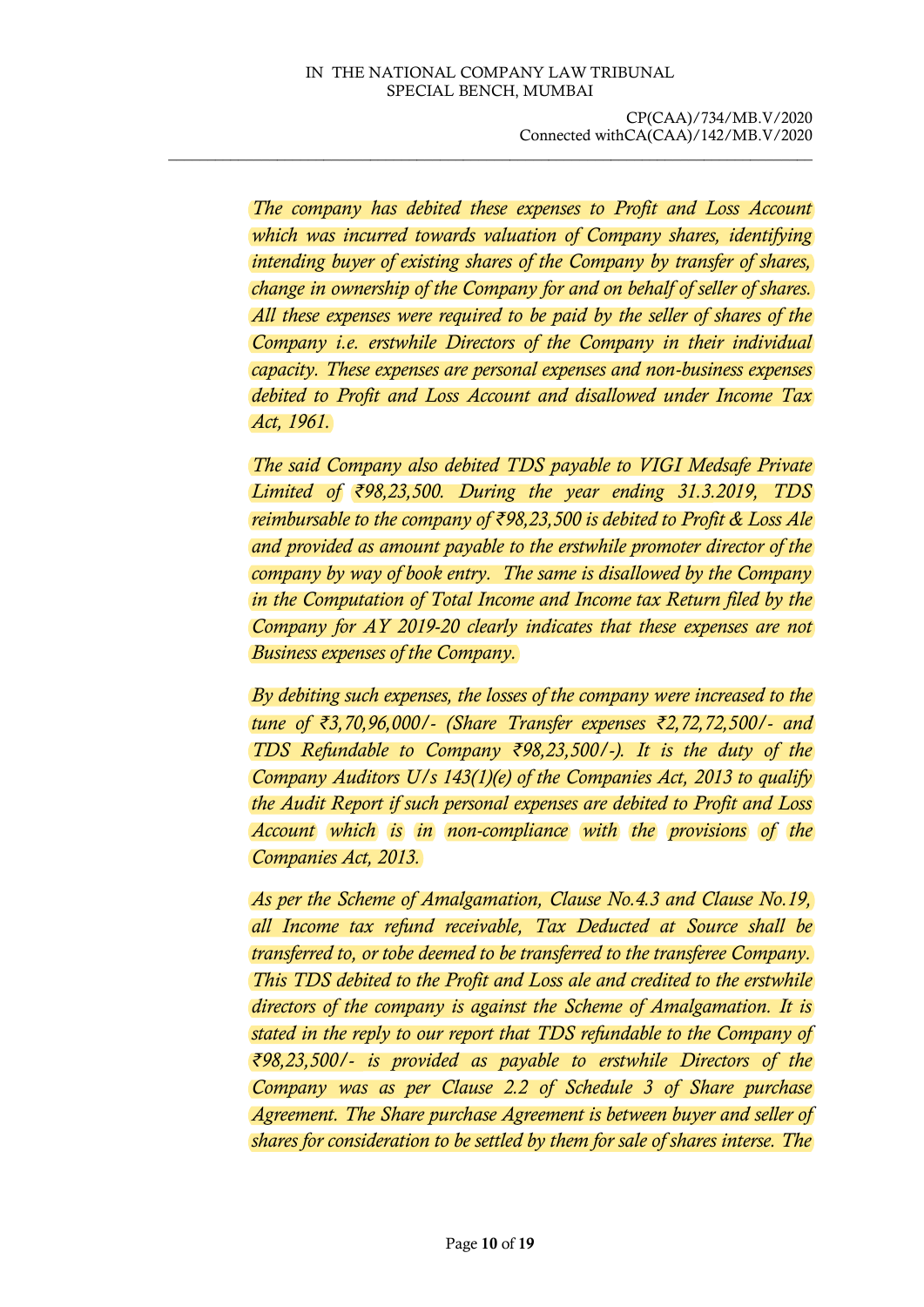\_\_\_\_\_\_\_\_\_\_\_\_\_\_\_\_\_\_\_\_\_\_\_\_\_\_\_\_\_\_\_\_\_\_\_\_\_\_\_\_\_\_\_\_\_\_\_\_\_\_\_\_\_\_\_\_\_\_\_\_\_\_\_\_\_\_\_\_\_\_\_\_\_\_\_\_\_\_\_\_\_\_\_

*same cannot be debited to Profit and Loss Account of the Company thereby reducing profit/increasing loss of the Company. Such a clause mentioned in the Share Purchase Agreement between the Buyer and the seller is prejudicial to the interest of the company. As the company is a separate legal entity, any tax refunds available to the Company belongs to the company and not to the sellers (as mentioned in the aforesaid clause). Also,seller sale of shares expenses cannot be debited to Profit and Loss account of the Company.*

*As per our observation for TDS Refundable to the company of ₹98,23,500/- and the Shares Transfer expenses of ₹2,72,72,500/ incurred by the erstwhile management of the company be treated as misapplication of the fund of the Company as noticed by us during the course of scrutiny of the books of accounts. Hence such expenses incurred by the Company are prejudicial to the interest of Company and its members. So according to us, the erstwhile directors of the company have derived undue benefit from such transaction directly or indirectly which is expensed out in the Profit and loss a/c for the year ended 31.03.2019.*

*Hence based on our report, the Official Liquidator to frame their opinion considering the factual position enumerated above while filing the representation to the National Company law Tribunal under section 230(5) of the Companies Act ,2013 for the Scheme of Amalgamation of Vigi Medsafe Private Limited with PPD Pharmaceuticals Development India Private Limited and their respective shareholders.*

- 14. As far as the first observation made by the Official Liquidator is concerned, the Petitioner Companies submit as under:
	- *i. The Transferor Company was also party to Share Purchase Agreement (SPA) and therefore it has taken up the obligation to pay proportionate TDS (i.e. upto 23rdJanuary 2019) to the erstwhile directors. This decision was commercial in nature and in the best interest of the transaction.*
	- *ii. The Transferor Company was a hundred percent promoter owned company and hence such TDS refund would have ultimately inured to*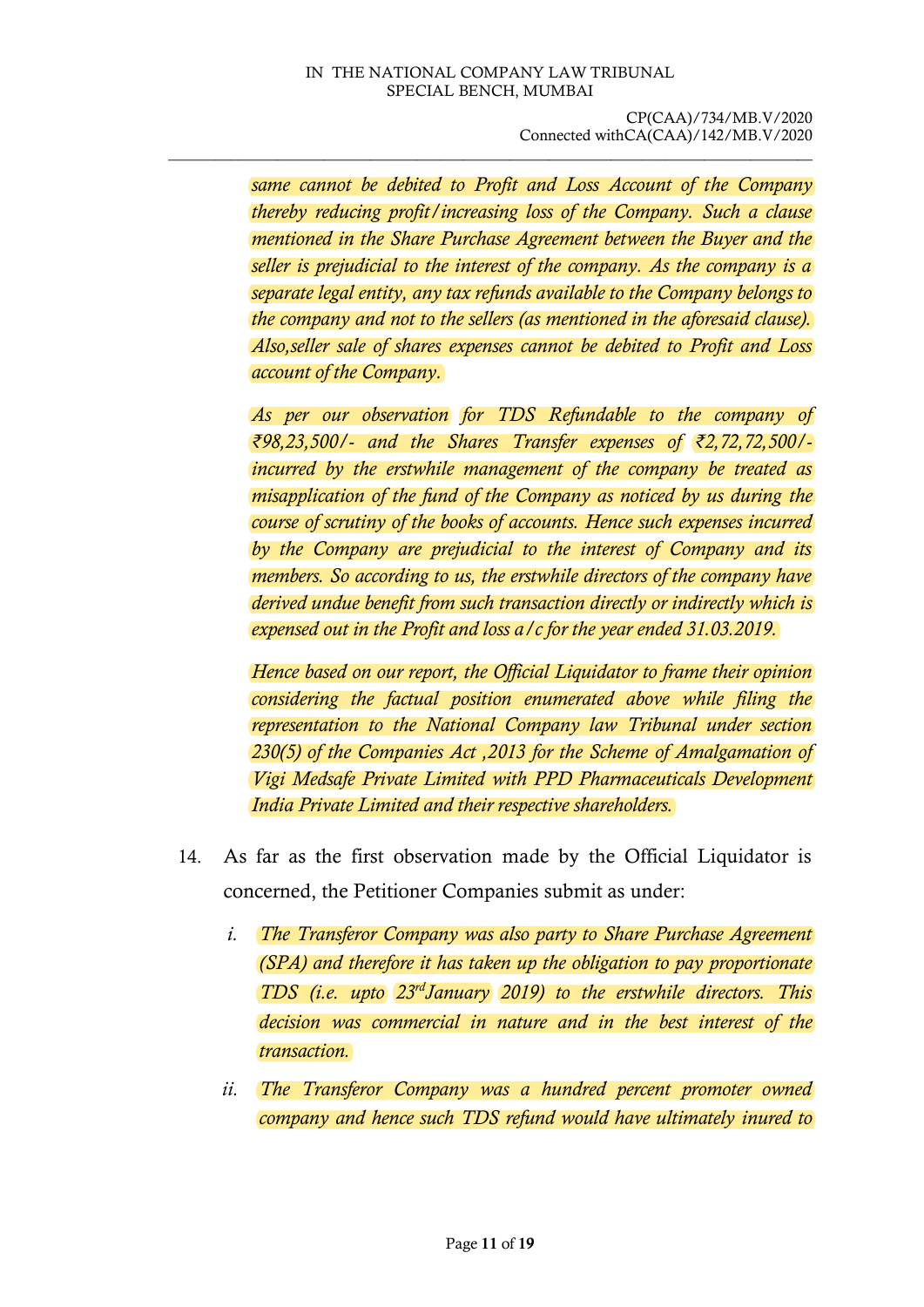*the benefit of the erstwhile directors/promoters only as there were no outside shareholders.* 

- *iii. The said expense had already been disallowed by the Transferor Company while filing its Income Tax Return of FY19. The same is also stated by the Official Liquidator auditor in his report. Hence, no undue tax benefit or advantage was taken by Transferor Company by debiting such expense in the books of accounts.*
- *iv. Pursuant to merger, all the assets and liabilities of Transferor Company shall be subsumed by Transferee Company in accordance with the Pooling of interest method of AS-14 as mentioned in Clause 6 of the Scheme. Accordingly, the said liability (i.e. TDS payable to erstwhile directors) will be paid by Transferee Company once the merger is effective. Accordingly, there would be no misapplication, misappropriation and breach of trust on the part of the management of the Transferor / Transferee Company.*
- *v. This issue had not been qualified by the statutory auditors of the Transferor Company in their audit report for the FY 2018-19.*
- *vi. There was no intent of the erstwhile directors to deceive or gain undue advantage, or to injure the interests of the Transferor Company or its shareholders or its creditors or any other person by claiming such proportionate TDS refund.TDS refund appearing as payable to the erstwhile directors could not be said to be misapplication or misappropriation of funds of the Company or breach of trust on part of management under the Companies Act.*
- *vii. Additionally, learned counsel for the Petitioner Companies has relied on following judicial precedents:*
	- *a. In the case of Official Liquidator, Aryodaya Ginning & Mfg. Mills Ltd vs Gulabchand Chandalia (2003) 114 Comp Case 654 (Guj), it was held by Gujarat High Court that mere mistakes or error in adopting accounting practices cannot amount to misfeasance unless it results in any loss to company or any undue gain to directors or to other persons.*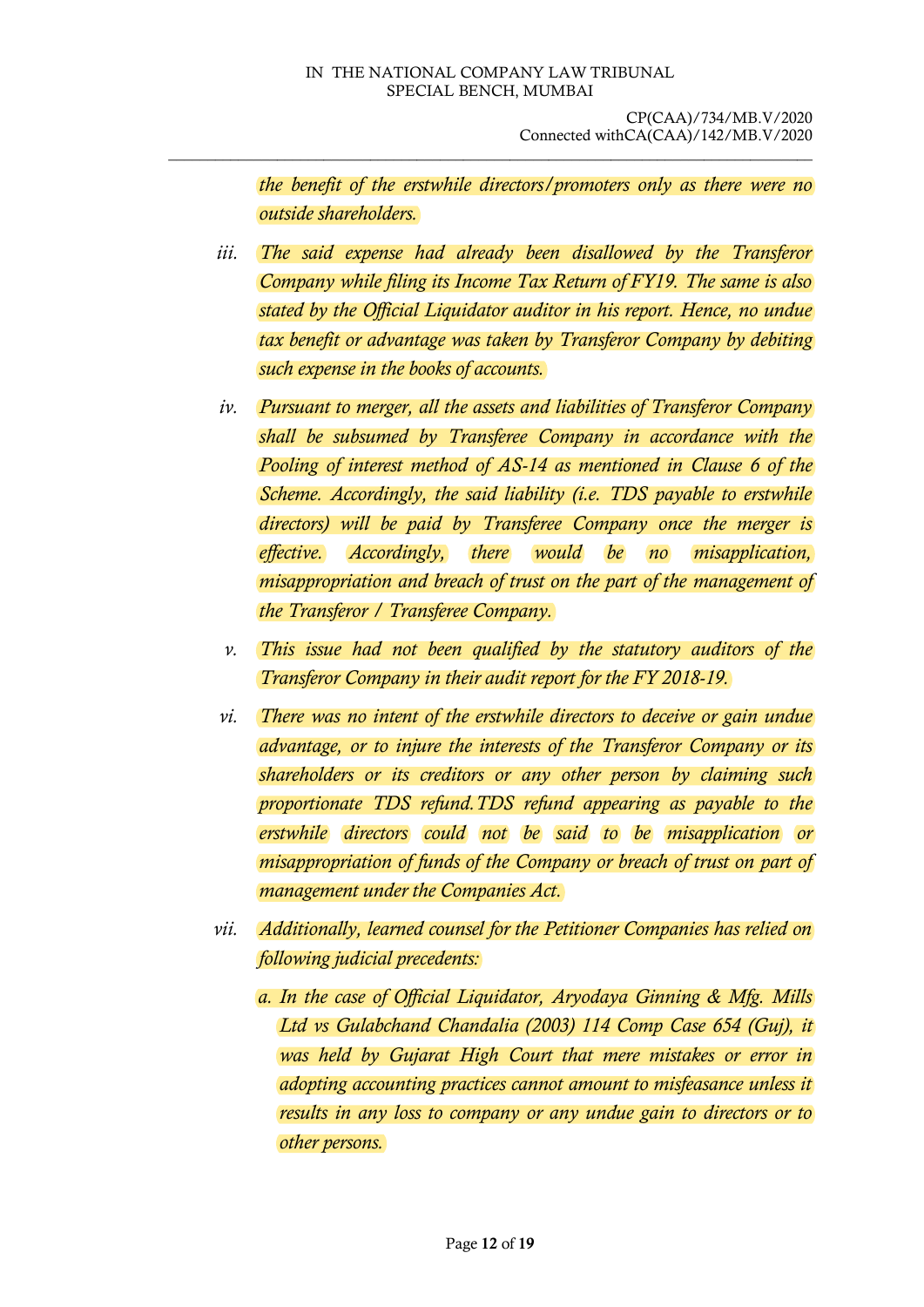- *b. In the case of Shamdasani, re, (1929) 31 Bom LR 1144(Bom), it was held that where the points involved were really technical matters of correct or incorrect accounting, they do not normally fall within a criminal charge under this section, at any rate where no dishonesty or motive for dishonesty is shown, and where in certain particulars the directors have acted on the advice of counsel.*
- *c. In the case of Chamundi Chemicals and Fertilisers Ltd. (77 Comp. Cas. 1), it was held by Karnataka High Court held that when the decisions were taken by the board of directors of the company in the interest of the company and there was no charge that the directors misappropriated the sums in question for personal benefit, then they were not liable for any misfeasance or misappropriation or breach of trust.*
- *d. In the case of V. Selvaraj [2011] (106 SCL 56), it was held by Madras High Court that in order to prove an allegation relating to fraud or breach of trust or misappropriation, it is necessary that there should be mensrea aspect on part of ex-director either in committing fraud or causing loss to company under liquidation. Similar analogy was followed also by Madras High Court in the case of L.G. Varadarajulu (25 taxmann.com 348).*
- *e. In the case of Bhadreshwar Vidyut (P.) Ltd. vs Turbo Aviation (P.) Ltd. (116 taxmann.com 442), it was held by the NCLT (Delhi Bench) that without circumstances suggesting that business of company was being conducted in a fraudulent manner with intent to defraud creditors, investigation into affairs of said company only on basis of irregularities in financial statements, could not have been ordered.*
- *f. In the case of B Monappa v. RS Ramappa [AIR 1966 Mad 184 [LNIND 1965 MAD 111], at p.188] it was held that whenever fraud was alleged, at least two elements were essential: firstly, deceit or intention to deceive or in some cases a mere secrecy; and secondly, either actual injury or possible injury or intention to expose some*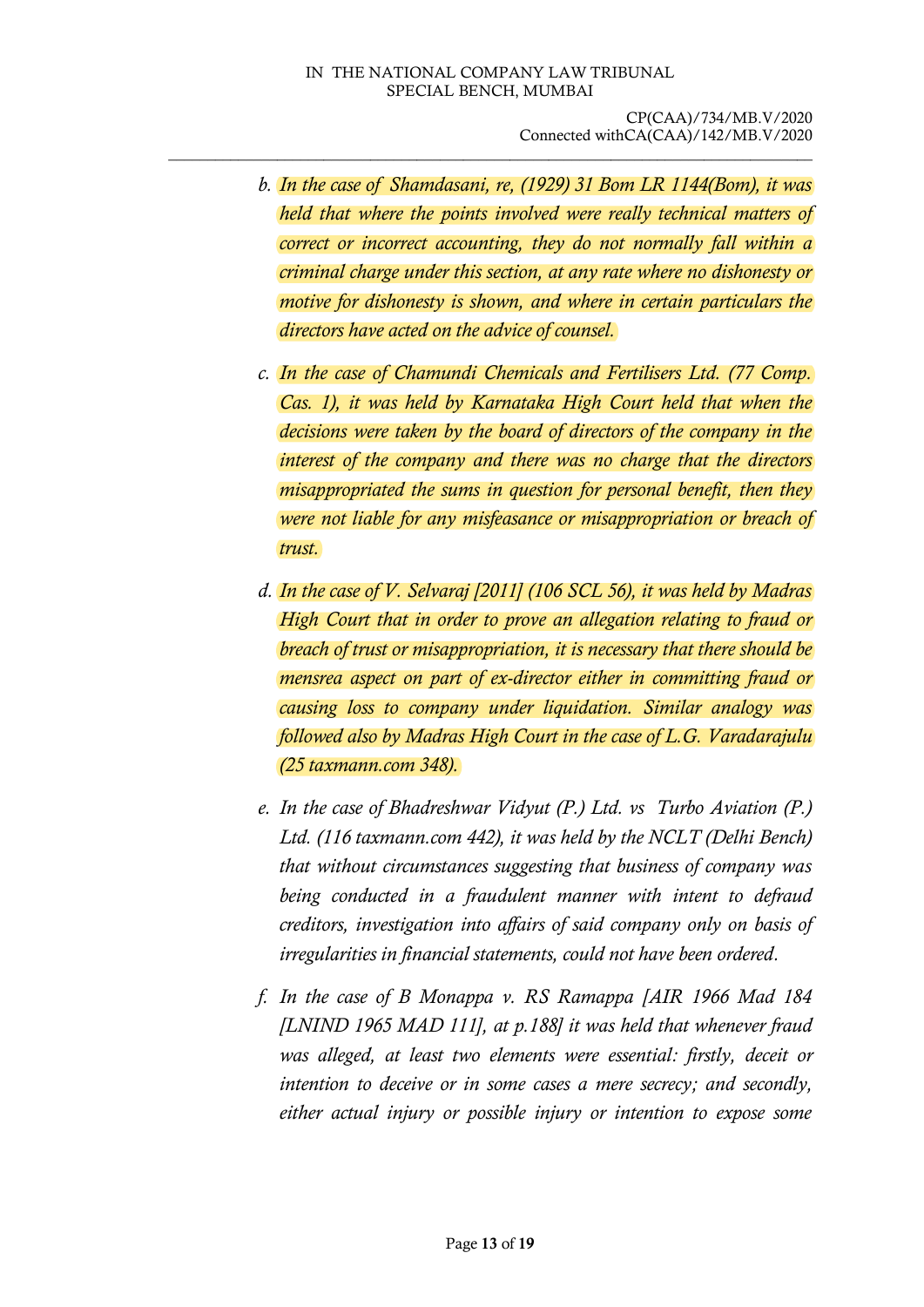*person either to actual injury or to the risk of possible injury by means of deceit or secrecy.*

*viii. Learned counsel for the Petitioner Companies has relied on following judicial precedents wherein it was held that expenses shall be allowed even when the expenses incurred were not a legal obligation but due to commercial decision taken in the best interests of the Company:*

- *a. In the case of Sassoon J. David (1 Taxman 485) (SC) it was held that it is for the assessee to decide whether any expenditure should be incurred in the course of his or its business. Such expenditure may be incurred voluntarily and without any necessity and if it is incurred for promoting the business and to earn profits, the assessee is entitled to deduction even though there was no compelling necessity to incur such expenditure.*
- *b. In the case of Associated Electrical Agencies 135 Taxmann 12 (Madras High Court) it was held that if an assessee, who carries on a business finds that it is commercially expedient to incur certain expenditure directly or indirectly, it would be open to such an assessee to do so notwithstanding the fact that a formal deed does not precede the incurring of such expenditure*
- *c. In the case of Symonds Distributors (P.) Ltd. 108 ITR 947 (ALL.) (Allahabad High Court) it was held that it was true that the expenditure was incurred voluntarily and not under any compulsion except the compulsion of commercial expediency. It was clear from the facts that the sole purpose for which the assessee incurred the expenditure in question was to save a part of its own business by helping the manufacturing company out of the difficulty. When the assessee agreed to bear a part of the expenditure of the manufacturing company, it did so out of commercial expediency. The fact that the expenditure in question incurred to the benefit of a third party was of no consequence.*
- 15. As far as the second observation made by the Chartered Accountant is concerned, the Petitioner Companies submit and clarify as under: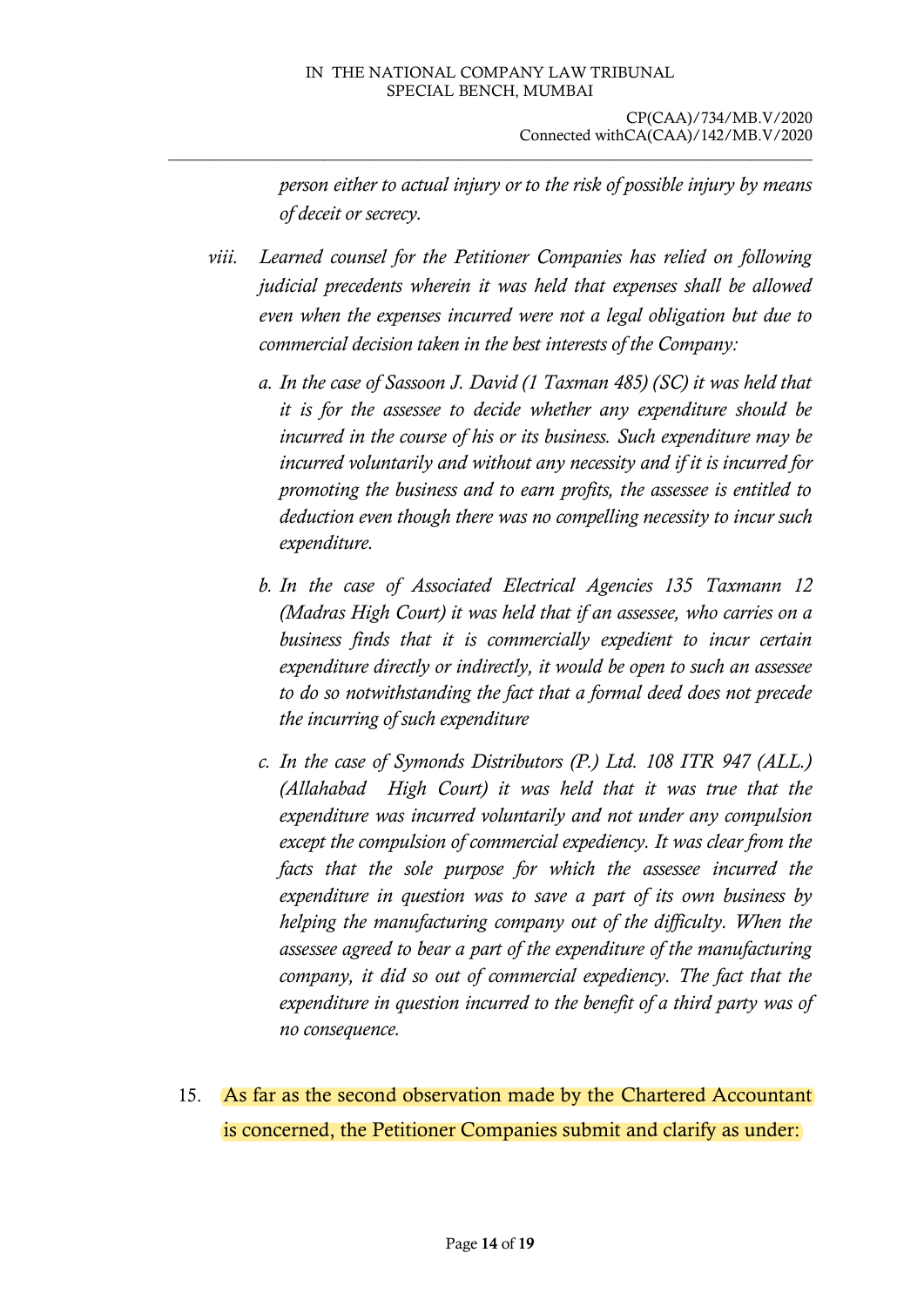\_\_\_\_\_\_\_\_\_\_\_\_\_\_\_\_\_\_\_\_\_\_\_\_\_\_\_\_\_\_\_\_\_\_\_\_\_\_\_\_\_\_\_\_\_\_\_\_\_\_\_\_\_\_\_\_\_\_\_\_\_\_\_\_\_\_\_\_\_\_\_\_\_\_\_\_\_\_\_\_\_\_\_

- *i. The said expenses (i.e. professional consultancy fees in relation to the transfer of shares of the company) had already been disallowed by the Transferor Company while filing its Income Tax Return of FY19. The same is also stated by the Official Liquidator in his report. Hence, no undue tax benefit or advantage was availed by Transferor Company or its erstwhile directors by debiting such expenses in the books of accounts. Further, the Transferor Company had withheld appropriate taxes on such payments and deposited within the stipulated time limit to government authorities. Additionally, learned counsel for the Petitioner Companies has relied on judicial precedents as stated in paragraph 15(vii).*
- *ii. Such share transfer expenses were incurred by the Transferor Company, as a commercial decision taken in the best interest of company, which was to get better shareholders for the Company with better financial capabilities.*
- *iii. This issue had not been qualified by the statutory auditors of the Transferor Company in their audit report.*
- *iv. The shareholders have considered and unanimously approved the audited financials in their annual general meeting dt. 23 September 2019. Hence, no undue tax benefit or advantage was taken by Transferor Company or its erstwhile directors by debiting such expense in the books of accounts.*
- *v. There was no intent to deceive or gain undue advantage, or to injure the interests of the company or its shareholders or its creditors or any other person by debiting such share transfer expenses in the books of Transferor Company. Thus, the same cannot be said to be misapplication or misappropriation of funds of the Company or breach of trust on part of management under the Companies Act. Additionally, learned counsel for the Petitioner Companies has relied on judicial precedents as stated in Sr no 14(vi).*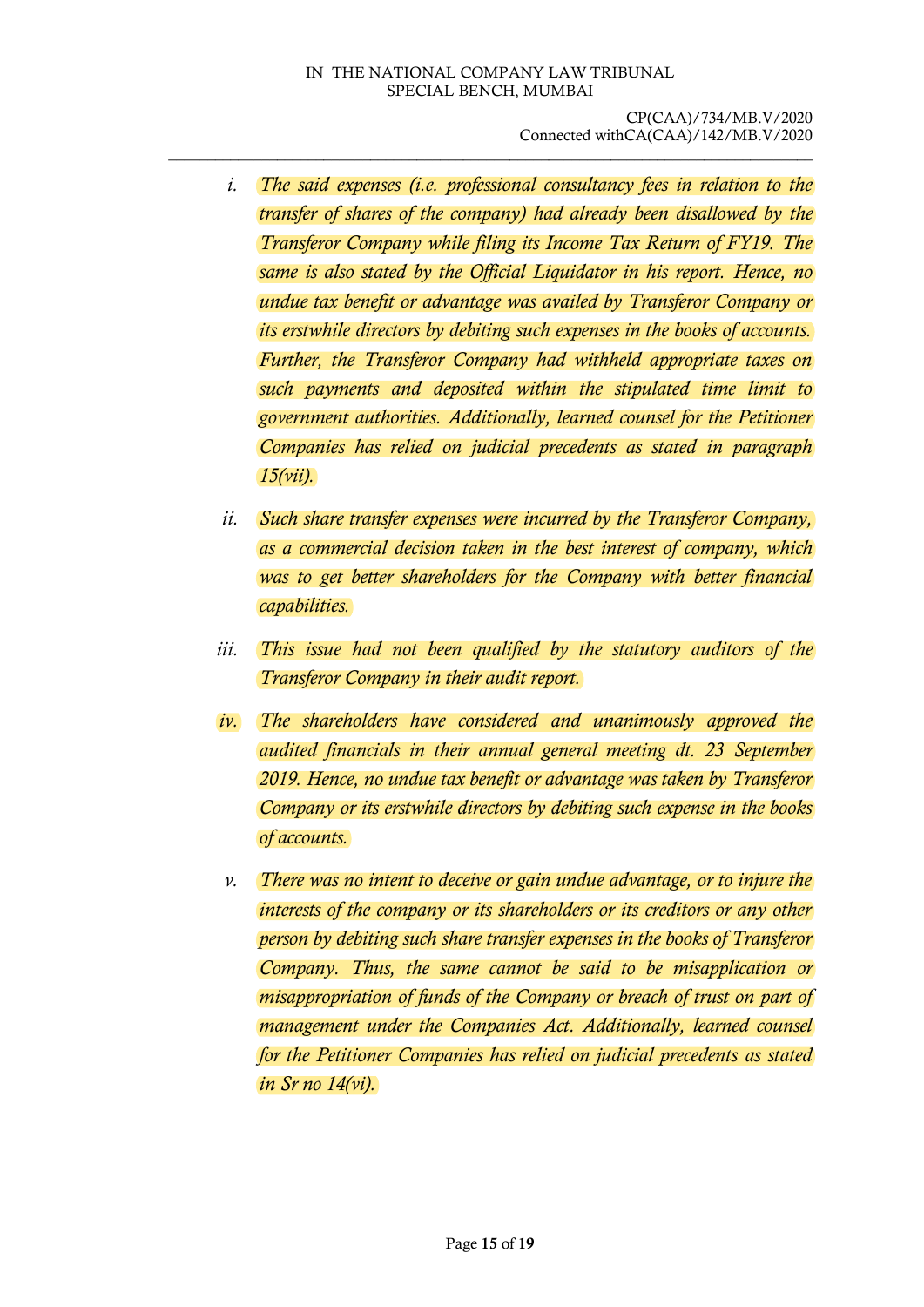- *vi. Transferee Company held 100% of the shares of Transferor Company since January 2019. Further, the Transferor Company is proposed to merge into the Transferee Company with effect from April 1, 2019 (appointed date). Hence, it would not make a difference whether the expenses are booked in the books of Transferor Company or Transferee Company considering Transferor Company is wholly owned subsidiary of Transferee Company.*
- 16. The two issues flagged by the chartered accountant appointed to scrutinise the books of the Transferor Company are –
	- (1) TDS reimbursable to the company of  $\text{\textdegree{398}},23,500$  is debited to Profit & Loss Account and provided as amount payable to the erstwhile promoter director of the company; and
	- (2) That the professional consultancy fees in relation to the transfer of shares of the company has been incorrectly debited to the profit & loss account when it should have been accounted for by the sellers.
- 17. As far as the first issue is concerned, this Bench feels that it is only a question of accounting for the same under the wrong head of account. Mere mistakes in accounting practices would not be enough to scuttle sanction of the Scheme.
- 18. There is support to be had for this view in the judgments of the Hon'ble Gujarat High Court in *Official Liquidator, Aryodaya Ginning and Manufacturing Mills Ltd v. Gulabchand Chandalia, <sup>1</sup>*which held that *"mere mistakes or error in adopting accounting practices cannot amount to misfeasance unless it resulted in any loss to the company or any undue gain*

-

<sup>&</sup>lt;sup>1</sup>CP No.157/1985 c/w CA No.261/1994 decided on 07.02.2002

<sup>[(2003) 114</sup> Comp Cas 654Guj) : (2003)4GLR276]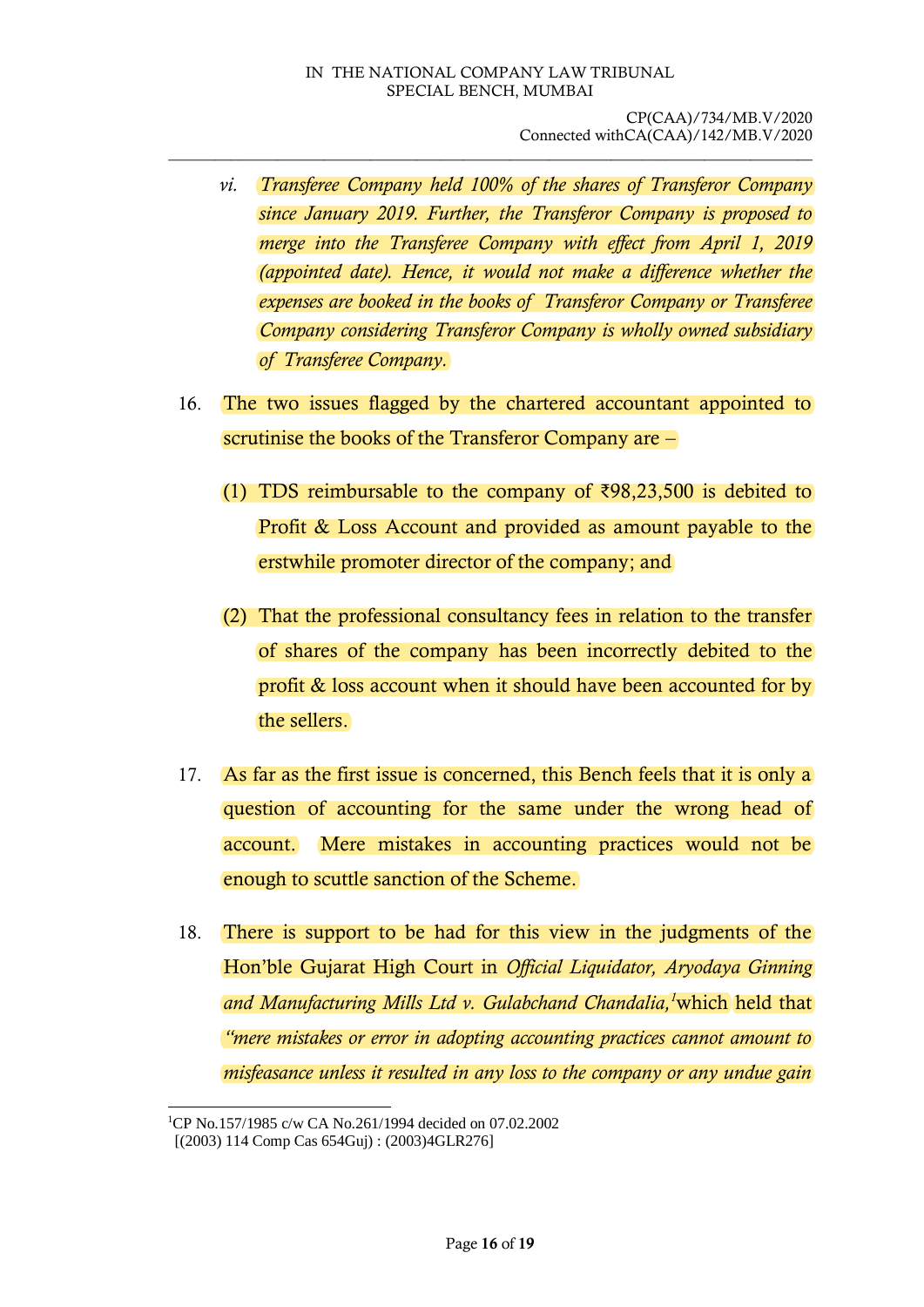*to the directors or to other persons."* There is no allegation that there was fraudulent conduct of business. Further, the statutory auditors have not qualified their report for the relevant time. Learned Counsel for the Petitioner Companies submits that in any case, the petitioner companies have stated that the said expense has been disallowed by the Transferor Company while filing its Income Tax return for the Financial Year 2018-19.

- 19. As far as the second issue is concerned, *i.e.,* payment of professional consultancy fee in relation to transfer of shares of the company, Learned Counsel for the petitioners submits that it ought to be left to the commercial wisdom of the Board of Directors of the company. Further, the shareholders of the company have also considered and unanimously approved the audited financial statements at their AGM held on 23.09.2019. There was no undue tax benefit or advantage of any kind either to the Transferor Company or to its erstwhile directors.
- 20. After hearing the Learned Counsel for the Petitioner Companies, the statutory auditors of the Transferor Company, the chartered accountant appointed to assist the Official Liquidator, and the Official Liquidator himself, this Bench accepts the explanation proferred in this regard that it was a commercial decision taken in the best interest of the company. The judgment of the Hon'ble Supreme Court in *Sassoon J. David& Co (P) Ltd v CIT, Bombay,<sup>2</sup>* lays down the ratio that ordinarily it is for the assessee to decide whether any expenditure should be incurred in the course of his or its business. Such expenditure may be incurred voluntarily and without

<sup>-</sup>2AIR 1979 SC 1441 : 1979 SCR (3) 878, decided on 03.05.1979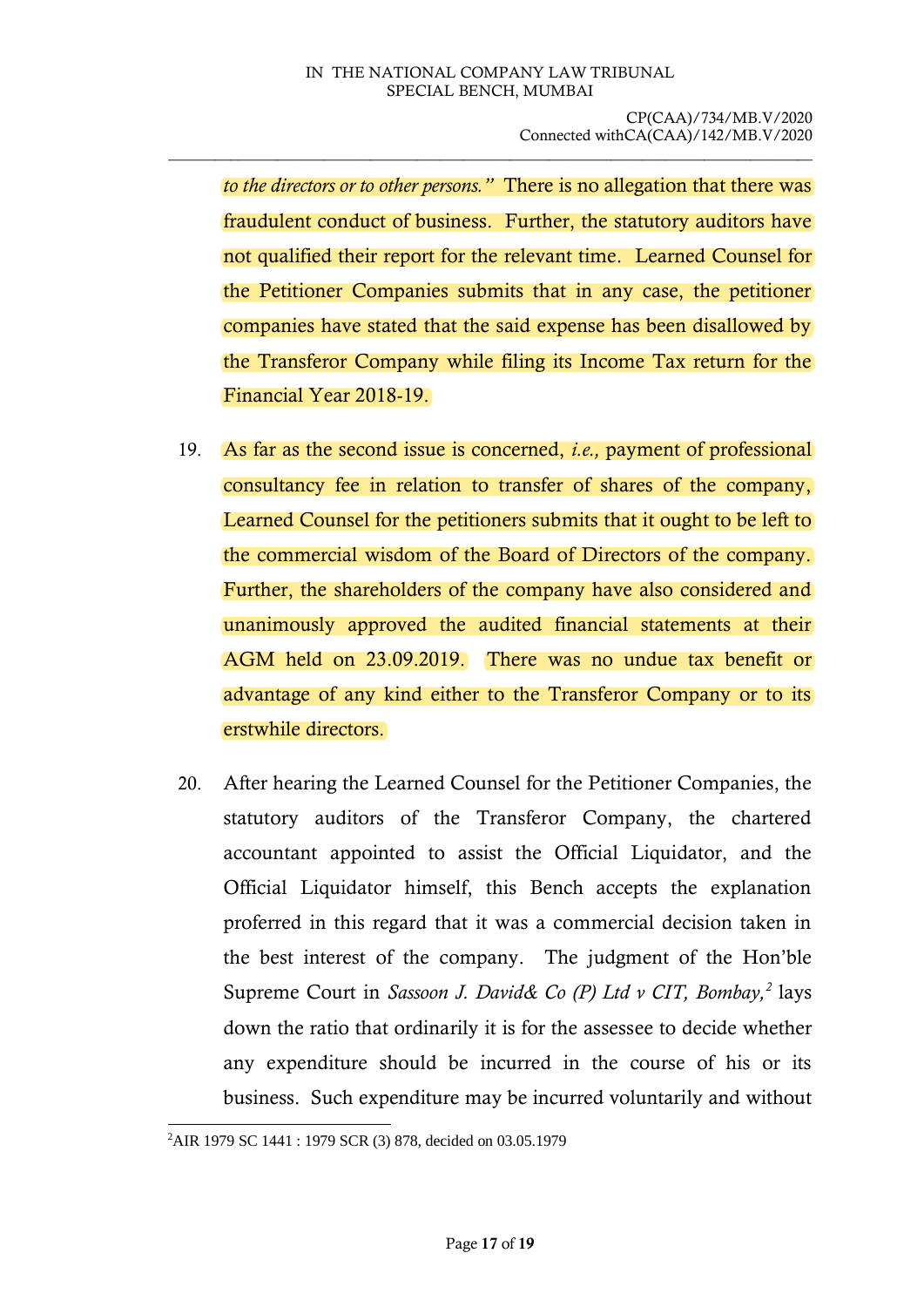any necessity and if it is incurred for promoting the business and to earn profits, the assessee can claim deduction under the section even though there was no compelling necessity to incur such expenditure. Though that was a case under the Income Tax Act, we do not see any reason why the same logic cannot be applied here.

- 21. Further, it is a matter of commercial expediency to incur such expenses as a businessperson would consider prudent for the purposes of business, even if such expense may not be a legal obligation. This *ipso facto* would not be enough to reject the Scheme, unless it can be shown that such expenditure is fraudulent in nature or for similar reasons. It is also not the Official Liquidator's case that there is any fraudulent conduct of business or that the affairs of the Transferor Company have been carried out in a manner prejudicial to the public interest. Therefore, we accept the arguments advanced by the learned Counsel for the Petitioner Companies. However, we leave it to the authorities concerned to see if there has been any violation of accounting standards or other provisions of law, and to take action as may be deemed appropriate under the law. The sanction of the Scheme shall not stand in the way of any action to which the Petitioner Companies may be liable to in accordance with law.
- 22. From the material on record, the Scheme appears to be fair and reasonable and is not violative to any provisions of law nor is contrary to public interest.
- 23. Since all the requisite statutory compliances have been fulfilled, CP(CAA)/734/MB.V/2020has been made absolute in terms of prayer of the petition mentioned therein.